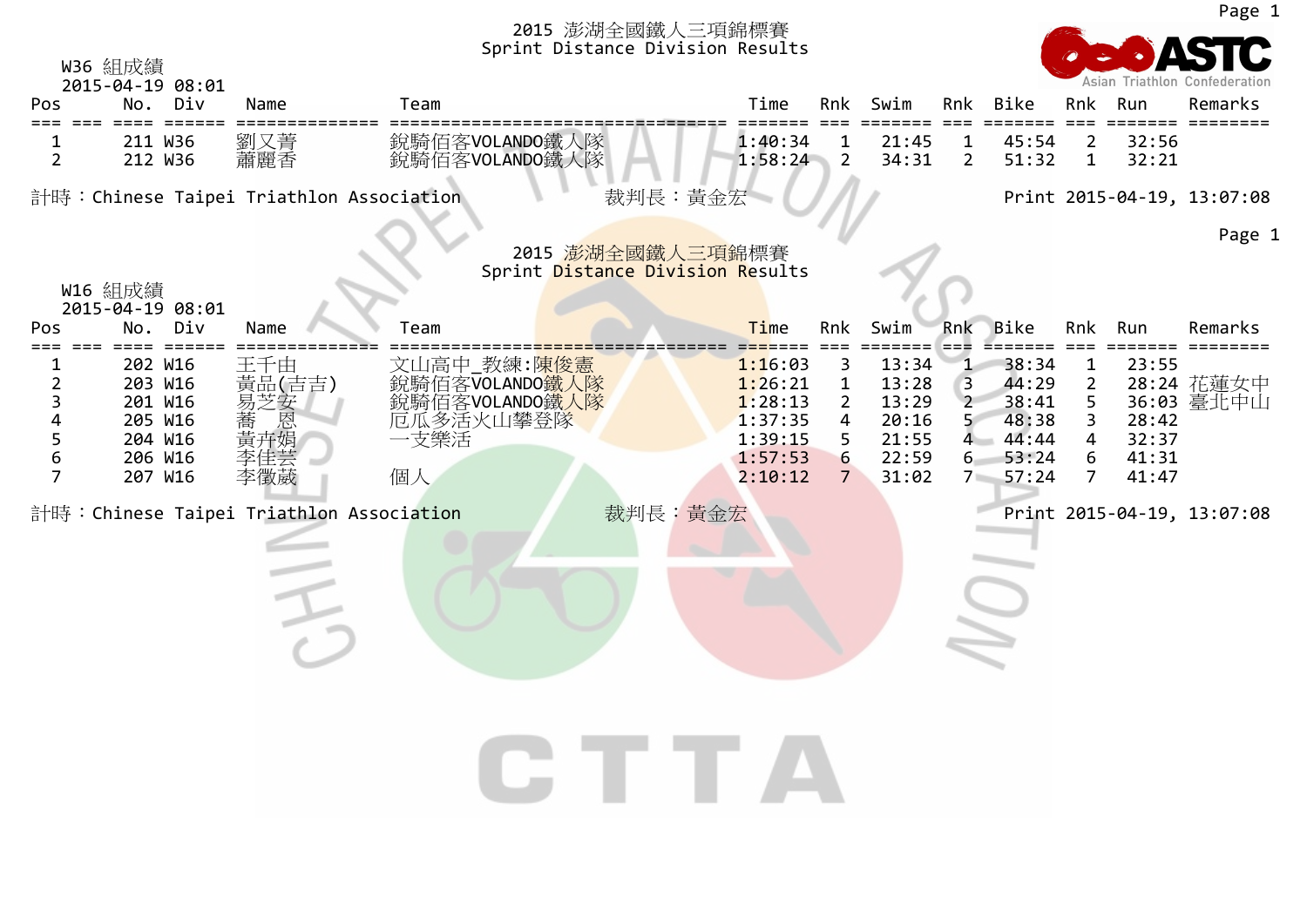

|                | 2015-04-19 08:01               |            |                                                   |                                  |                  |                |                |                   |         |                   | Asian Triathlon Confederation |
|----------------|--------------------------------|------------|---------------------------------------------------|----------------------------------|------------------|----------------|----------------|-------------------|---------|-------------------|-------------------------------|
| Pos            | Div<br>No.                     | Name       | Team                                              | Time                             | Rnk              | Swim           | Rnk            | Bike              | Rnk     | Run<br>====       | Remarks                       |
|                | 321 S46                        | 林文國        | 林家軍                                               | 1:17:16                          | 2                | 15:40          | 2              | 39:30             | 1       | 22:07             |                               |
| 2              | 322 S46                        |            |                                                   | 1:22:37                          | 3                | 16:30          | 1              | 38:25             | 2       | 27:42             |                               |
| 3              | 329 S46                        | 朱雄顯        | 朱老大                                               | 1:33:37                          | $\overline{4}$   | 18:48          | 3              | 43:50             | 5       | 31:00             |                               |
| 4              | 427 S46                        | 孔令榮        | 支樂活                                               | 1:38:54                          | $6 \overline{6}$ | 21:01          | 5              | 48:40             | 4       | 29:14 浮標          |                               |
| 5              | 324 S46                        | 湯志賢        |                                                   | 1:42:06                          |                  | 21:24          | 7              | 52:06             | 3       | 28:36             |                               |
| 6              | 325 S46                        | 李啟誠        |                                                   | 1:42:29                          |                  | 20:35          | 4              | 45:30             | 8       | 36:26             |                               |
| 7              | $\ast$<br>323 S46              | 莊鴻俊        | 古和田                                               | 1:43:31                          |                  | 12:58          |                |                   | 11      |                   | 掉晶片                           |
| 8<br>9         | 326 S46                        | 歐野熊        | 老少配                                               | 1:49:40                          | 9                | 24:34          | 6              | 49:31             | 7       | 35:36             |                               |
| 10             | 327 S46<br>328 S46             | 田曉平<br>林立皋 |                                                   | 1:50:16<br>2:06:46               | 8<br>10          | 22:10<br>24:54 |                | 57:03<br>91:03:36 | 6<br>9  | 31:05<br>38:16    |                               |
| 11             | 330 S46                        | 鄭克盛        |                                                   | 2:31:39                          | 11               | 32:21          |                | 10 1:08:55        | 10      | 50:24             |                               |
|                |                                |            |                                                   |                                  |                  |                |                |                   |         |                   |                               |
|                |                                |            | 計時:Chinese Taipei Triathlon Association           | 裁判長:黃金宏                          |                  |                |                |                   |         |                   | Print 2015-04-19, 13:07:08    |
|                |                                |            |                                                   |                                  |                  |                |                |                   |         |                   |                               |
|                |                                |            |                                                   |                                  |                  |                |                |                   |         |                   | Page 1                        |
|                |                                |            |                                                   | 2015 澎湖全國鐵人三項錦標賽                 |                  |                |                |                   |         |                   |                               |
|                |                                |            |                                                   |                                  |                  |                |                |                   |         |                   |                               |
|                |                                |            |                                                   | Sprint Distance Division Results |                  |                |                |                   |         |                   |                               |
|                | S36 組成績                        |            |                                                   |                                  |                  |                |                |                   |         |                   |                               |
| Pos            | 2015-04-19 08:01<br>Div<br>No. | Name       | Team                                              | Time                             | Rnk              | Swim           | Rnk            | <b>Bike</b>       | Rnk     | Run               | Remarks                       |
|                |                                |            |                                                   |                                  |                  |                |                |                   |         |                   |                               |
|                | 294 S36                        | 吳介文        | 竹東鐵人                                              | 1:16:05                          | $\overline{2}$   | 16:32          | $1^{\circ}$    | 36:26             | 4       | 23:07             |                               |
| $\overline{2}$ | 297 S36                        | 謝志強        |                                                   | 1:17:34                          | 3                | 17:03          | 2 <sub>1</sub> | 37:27             | 3       | 23:06             |                               |
| 3              | 295 S36                        | 李金聰        | 李金聰                                               | 1:18:09                          | 4                | 17:22          | 3.             | 37:56             | 2       | 22:53             |                               |
| Δ              | 303 S36                        | 陳俊偉        | 陳俊偉                                               | 1:23:30                          |                  | 18:23          |                | 43:21             | 1       | 21:46             |                               |
| 5              | 291 S36                        | 許文桐        | 新慶利                                               | 1:28:22                          | 6                | 18:39          | 4              | 42:50             | 5       | 26:54             |                               |
| 6              | 304 S36                        | 邱志峰        |                                                   | 1:33:13                          | 9                | 20:12          | 6              | 44:27             | 6       | 28:35             |                               |
| 7              | 292 S36                        | 許文梧        | 新慶利                                               | 1:38:58                          | 10<br>7          | 20:17          | $\overline{7}$ | 46:56             | 8       | 31:46             |                               |
| 8<br>9         | 305 S36                        | 周孟儒        |                                                   | 1:40:45<br>1:47:12               | <b>11</b>        | 19:39<br>22:54 | 8<br>9         | 47:33<br>50:50    | 10<br>9 | 33:34             |                               |
| 10             | 426 S36<br>299 S36             | 陳智雄        |                                                   | 1:59:21                          | 13               | 27:03          |                | 12 1:00:54        | 7       | 33:29 浮標<br>31:25 |                               |
| 11             | 293 S36                        | 林凱宏<br>舒群贊 |                                                   | 2:06:35                          | 14               | 28:44          | 11             | 59:37             | 11      | 38:15             |                               |
| 12             | 301 S36                        |            | waypoint鐵人工廠<br>馬高紫錐花<br>澎湖鐵香蕉<br>黑潮海底漫步<br>澎湖鐵香蕉 | 2:12:35                          | 12               | 23:38          | 10             | 59:07             | 12      | 49:51             |                               |
|                | 296 S36<br><b>DNF</b>          | 黃琮禧        |                                                   |                                  | 1                | 12:58          |                |                   |         |                   | SWIM DNF                      |
|                | 298 S36                        | 葉俊毅        |                                                   |                                  | 8                | 19:56          |                |                   |         |                   |                               |
|                | 300 S36<br><b>DNF</b>          | 王崇憲        | 澎湖鐵香蕉                                             |                                  |                  | 15 1:18:58     |                |                   |         |                   | SWIM DNF                      |

計時:Chinese Taipei Triathlon Association 裁判長:黃金宏 Print 2015-04-19, 13:07:08

S46 組成績

Page 1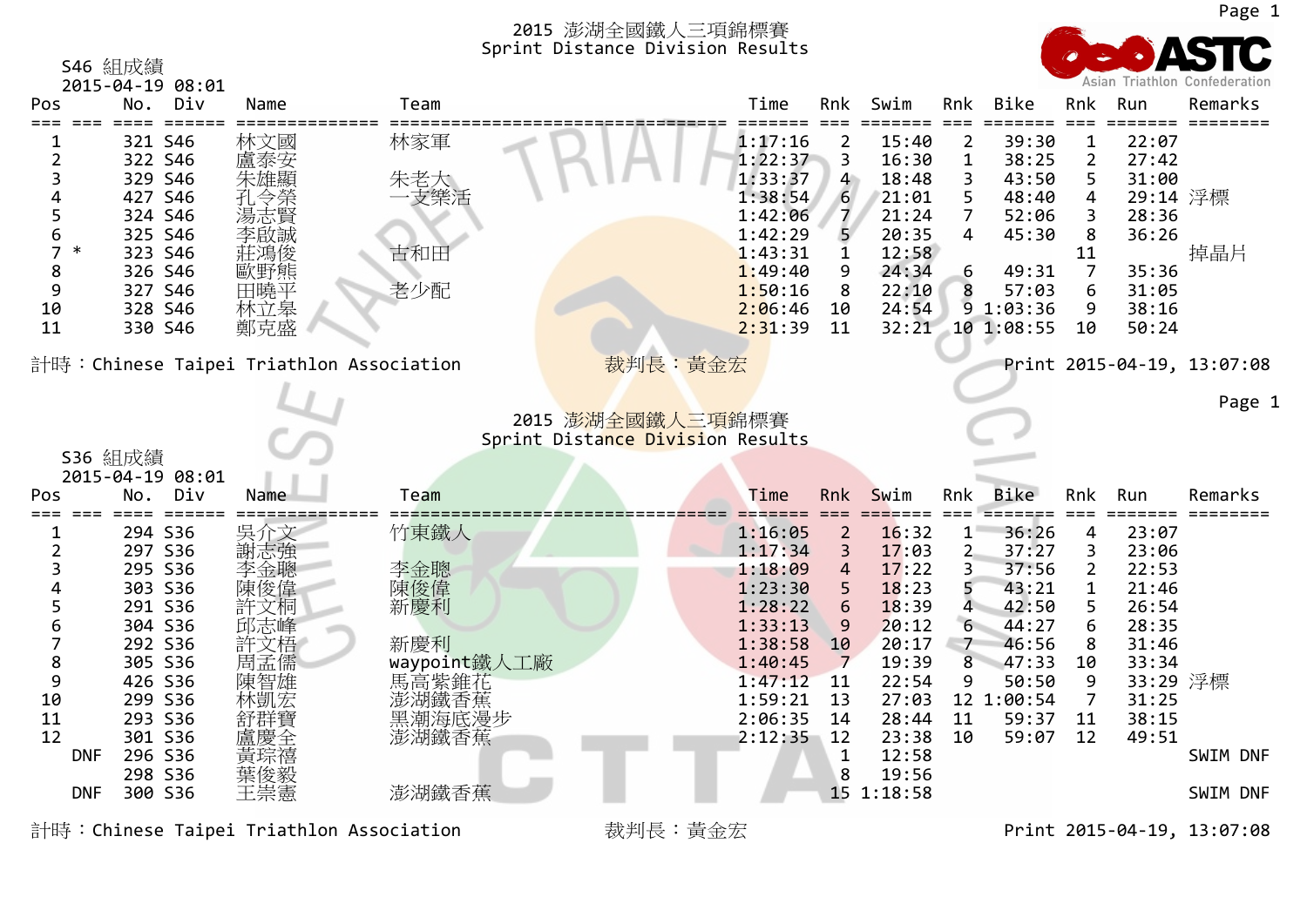

| S26 組成績          |        |       |  |
|------------------|--------|-------|--|
| 2015-04-19 08:01 |        |       |  |
|                  | No Div | ama ا |  |

| Pos                                                                                                                                                  | No.                                                                                                                                                                                                                      | Div | Name                                                                                      | Team                                                                                                                |         | Time                                                                                                                                                                                                                     | Rnk                                                                                                                                 | Swim                                                                                                                                                                             | Rnk                                                                                                                            | Bike                                                                                                                                                                                              | Rnk                                                                                                                                              | Run                                                                                                                                                                                       | Remarks<br>====            |
|------------------------------------------------------------------------------------------------------------------------------------------------------|--------------------------------------------------------------------------------------------------------------------------------------------------------------------------------------------------------------------------|-----|-------------------------------------------------------------------------------------------|---------------------------------------------------------------------------------------------------------------------|---------|--------------------------------------------------------------------------------------------------------------------------------------------------------------------------------------------------------------------------|-------------------------------------------------------------------------------------------------------------------------------------|----------------------------------------------------------------------------------------------------------------------------------------------------------------------------------|--------------------------------------------------------------------------------------------------------------------------------|---------------------------------------------------------------------------------------------------------------------------------------------------------------------------------------------------|--------------------------------------------------------------------------------------------------------------------------------------------------|-------------------------------------------------------------------------------------------------------------------------------------------------------------------------------------------|----------------------------|
| 1<br>$\overline{2}$<br>3<br>4<br>5<br>$\boldsymbol{6}$<br>$\overline{7}$<br>8<br>9<br>10<br>11<br>12<br>13<br>14<br>15<br>16<br>17<br>18<br>19<br>20 | 263 S26<br>264 S26<br>278 S26<br>269 S26<br>266 S26<br>279 S26<br>268 S26<br>275 S26<br>276 S26<br>422 S26<br>270 S26<br>261 S26<br>277 S26<br>267 S26<br>272 S26<br>273 S26<br>274 S26<br>423 S26<br>265 S26<br>425 S26 |     | 李育仁<br>林敬航<br>·鍾楊孝自<br>楊孝自<br>李<br>王漢民<br>H藍呂呂賴林蔡邱顏樂林葉进《群若若建祐瑋禹宏宜輝泓韵氏凱望翰穎賢志超昌衢豪泯図<br>洪胡德中 | 林家軍<br>林家軍<br>waypoint鐵人工廠<br>爆破黑飛隊<br>澎湖~偷High郎<br>·老少芳芳美<br>騰芳芳美<br>一支樂<br>蔡瑋志在参加<br>waypoint鐵人工廠<br>洪乾恩<br>馬高紫錐花 |         | 1:10:50<br>1:13:47<br>1:20:05<br>1:21:51<br>1:27:13<br>1:33:31<br>1:35:39<br>1:41:53<br>1:41:54<br>1:47:34<br>1:48:35<br>1:48:48<br>1:49:10<br>1:51:20<br>1:56:23<br>1:58:42<br>2:02:00<br>2:07:41<br>2:15:54<br>2:16:00 | $\mathbf{1}$<br>$\overline{2}$<br>6<br>5<br>9<br>7<br>11<br>3<br>4<br>19<br>10<br>14<br>8<br>13<br>16<br>17<br>20<br>18<br>12<br>21 | 15:38<br>15:40<br>18:02<br>17:38<br>19:43<br>18:09<br>21:33<br>16:10<br>17:29<br>34:32<br>20:58<br>23:15<br>19:19<br>23:02<br>25:57<br>26:13<br>39:59<br>32:09<br>22:14<br>45:35 | $\mathbf{1}$<br>$\overline{2}$<br>3<br>4<br>5<br>$\overline{7}$<br>8<br>14<br>12<br>6<br>16<br>9<br>15<br>13<br>18<br>17<br>11 | 33:57<br>36:14<br>37:45<br>40:10<br>40:33<br>46:17<br>46:19<br>53:46<br>52:27<br>43:25<br>56:40<br>47:00<br>55:19<br>53:34<br>58:09<br>57:53<br>$10 - 47:26$<br>19 1:04:44<br>20 1:12:50<br>52:18 | $\mathbf{1}$<br>$\overline{2}$<br>4<br>3<br>5<br>$\overline{7}$<br>6<br>11<br>12<br>8<br>10<br>19<br>14<br>17<br>13<br>16<br>15<br>9<br>20<br>18 | 21:15<br>21:54<br>24:19<br>24:04<br>26:59<br>29:06<br>27:48<br>31:58<br>32:00<br>29:39 浮標<br>30:57<br>38:34<br>34:32<br>34:46<br>32:18<br>34:36<br>34:35<br>30:49 浮標<br>40:51<br>38:09 浮標 |                            |
| 21                                                                                                                                                   | 262 S26                                                                                                                                                                                                                  |     | 林義程<br>計時: Chinese Taipei Triathlon Association                                           |                                                                                                                     | 裁判長:黃金宏 | 2:25:41                                                                                                                                                                                                                  | 15                                                                                                                                  | 24:41                                                                                                                                                                            |                                                                                                                                | 21 1:15:04                                                                                                                                                                                        | 21                                                                                                                                               | 45:58                                                                                                                                                                                     | Print 2015-04-19, 13:07:08 |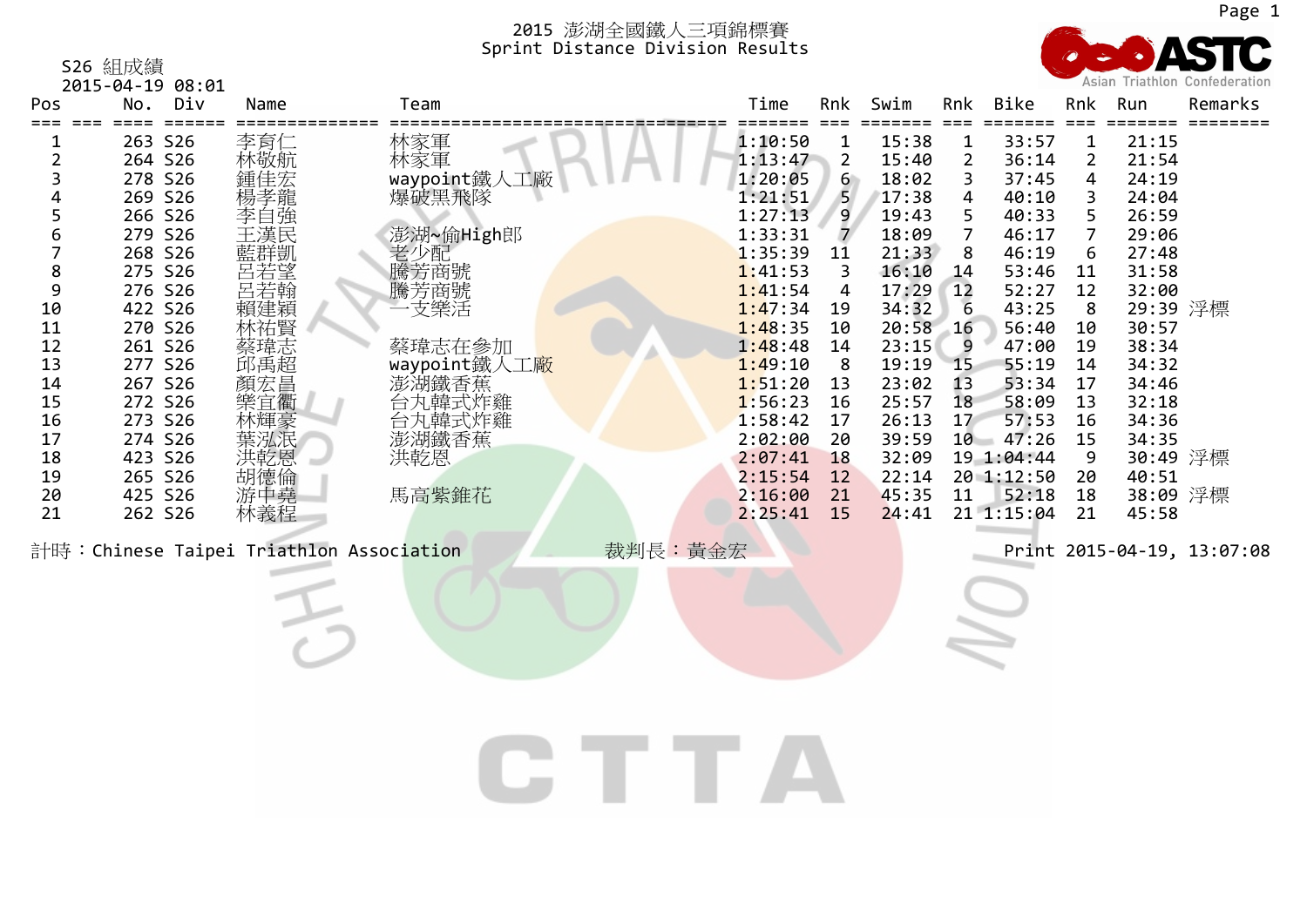

S16 組成績 2015‐04‐19 08:01 Pos===

|                | 7012-04-19 08:01 |                                         |                                                          |         |                         |            |                |              |                |          |                            |
|----------------|------------------|-----------------------------------------|----------------------------------------------------------|---------|-------------------------|------------|----------------|--------------|----------------|----------|----------------------------|
| Pos            | Div<br>No.       | Name                                    | Team                                                     | Time    | Rnk                     | Swim       | Rnk            | Bike         | Rnk            | Run      | Remarks                    |
|                |                  |                                         |                                                          |         |                         |            |                | ====         | $===$          | =====    |                            |
|                | 232 S16          | 謝育宏                                     |                                                          |         | 5                       | 14:35      | $\mathbf 1$    | 32:43        | $\mathbf 1$    | 20:33    |                            |
| $\overline{2}$ | 246 S16          | 林威志                                     | 高雄市鐵人三項訓練中心(中正/師大/ 1:07:50<br>高雄市鐵人三項訓練中心(中正/師大/ 1:09:32 |         | $\mathbf{1}$            | 12:05      | $\overline{2}$ | 34:28        | 6              | 23:00    |                            |
|                | 231 S16          | 呂揚民                                     | 銳騎佰客VOLANDO鐵人隊                                           | 1:12:21 | $\mathbf{2}$            | 12:38      | 5              | 38:24        | 2              |          | 21:19 瑞祥高中                 |
|                | 233 S16          | 蔡維恩                                     | 銳騎佰客VOLANDO鐵人隊                                           | 1:13:39 | $\overline{\mathbf{3}}$ | 13:09      | 4              | 37:41        | 5              |          | 22:50 鳳甲國中                 |
| 5              | 247 S16          | 邱苡綸                                     | 銳騎佰客VOLANDO鐵人隊                                           | 1:14:54 | $\overline{\mathbf{4}}$ | 14:17      | 6              | 39:02        | 3              |          | 21:35 桃園農工                 |
| 6              | 234 S16          |                                         | 銳騎佰客VOLANDO鐵人隊                                           | 1:15:45 | 6                       | 14:46      | 3              | 37:34        | 7              |          | 23:26 鳳甲國中                 |
|                | 241 S16          |                                         |                                                          | 1:32:42 | 9                       | 19:58      | 8              | 45:01        | 8              | 27:44    |                            |
| 8              | 421 S16          | 陳耕權                                     | 足愛跑                                                      | 1:34:10 | 16                      | 24:13      |                | 40:49        | 11             | 29:09 浮標 |                            |
| 9              | 237 S16          |                                         |                                                          | 1:36:23 | 12                      | 21:53      | 10             | 45:46        | 10             | 28:45    |                            |
| 10             | 236 S16          | 李俊育<br>莊靖傑                              |                                                          | 1:38:12 | 11                      | 21:13      | 9              | 45:46        | 13             | 31:14    |                            |
| 11             | 245 S16          | 許伯睿                                     |                                                          | 1:38:47 | $\overline{7}$          | $17:28$ 11 |                | 47:18        | 15             | 34:02    |                            |
| 12             | 244 S16          | 董光立                                     | 光                                                        | 1:40:04 | 8                       | 18:11      | 17             | 53:20        | 9              | 28:34    |                            |
| 13             | 239 S16          | 黃浚平                                     |                                                          | 1:42:30 | 13                      | 22:09      | 14             | 49:30        | 12             | 30:51    |                            |
| 14             | 242 S16          | 田恆宇                                     |                                                          | 1:42:38 | 17                      | 32:42      | 12             | 47:31        | 4              | 22:26    |                            |
| 15             | 240 S16          | 陳品全                                     |                                                          | 1:47:21 | 15                      | 23:15      | 15             | 49:47        | 16             | 34:19    |                            |
| 16             |                  |                                         | 一支樂活                                                     | 1:49:55 |                         |            | 16             | 53:12        | 14             | 33:31    |                            |
|                | 235 S16          | 林恭進                                     |                                                          |         | 14                      | 23:13      |                |              |                |          |                            |
| 17             | 238 S16          | 鄭皓中                                     |                                                          | 2:00:57 | 10                      | 21:02      |                | $13 - 48:51$ | 17             | 51:04    |                            |
| <b>DSQ</b>     | 243 S16          | 王上宇                                     | 騰芳商號                                                     |         |                         |            |                | 40:13        |                |          | 30:17 BIKE少信               |
|                |                  |                                         |                                                          |         |                         |            |                |              |                |          |                            |
|                |                  | 計時:Chinese Taipei Triathlon Association | 裁判長:黃金宏                                                  |         |                         |            |                |              |                |          | Print 2015-04-19, 13:07:08 |
|                |                  |                                         |                                                          |         |                         |            |                |              |                |          |                            |
|                |                  |                                         |                                                          |         |                         |            |                |              |                |          | Page 1                     |
|                |                  |                                         | 2015 澎湖全國鐵人三項錦標賽                                         |         |                         |            |                |              |                |          |                            |
|                |                  |                                         | Sprint Distance Division Results                         |         |                         |            |                |              |                |          |                            |
| S13 組成績        |                  |                                         |                                                          |         |                         |            |                |              |                |          |                            |
|                | 2015-04-19 08:01 |                                         |                                                          |         |                         |            |                |              |                |          |                            |
| Pos            | Div<br>No.       | Name                                    | Team                                                     | Time    | <b>Rnk</b>              | Swim       |                | Rnk Bike     | Rnk            | Run      | Remarks                    |
|                |                  |                                         |                                                          |         |                         |            | ===            |              |                |          |                            |
|                | 221 S13          | 方尊賢                                     | 銳騎佰客VOLANDO鐵人隊                                           | 1:14:27 | 3                       | 14:29      | $\mathbf{1}$   | 36:07        | $\mathbf{1}$   |          | 23:52 鳳甲國中                 |
| $\overline{2}$ | 227 S13          | 陳釋維                                     | 銳騎佰客VOLANDO鐵人隊                                           | 1:21:51 | 4                       | 14:52      | $\overline{2}$ | 39:40        | 3              |          | 27:20 鳳甲國中                 |
|                | 222 S13          | 蔡宇恆                                     | 銳騎佰客VOLANDO鐵人隊                                           | 1:23:25 | 1                       | 14:14      | 5              | 44:46        | $\overline{2}$ | 24:26    |                            |
|                | 226 S13          | 李典陽                                     | 銳騎佰客VOLANDO鐵人隊                                           | 1:24:48 | $\mathbf{2}$            | 14:20      | 3              | 41:29        | 4              |          | 29:01 鳳甲國中                 |
| 5              | 225 S13          | 李翼任                                     | 蘇澳鐵人                                                     | 1:36:04 |                         | 17:13      | 4              | 42:12        | 7              | 36:40    |                            |
| 6              | 223 S13          | 陳貝漢                                     | 享受流汗                                                     | 1:46:57 | 6                       | 20:00      | 6              | 52:30        | 6              | 34:27    |                            |
| $\overline{7}$ | 224 S13          | 洪瑞祥                                     | 澎湖鐵香蕉                                                    | 1:50:14 | 7                       | 22:43      | 7              | 53:13        | 5              | 34:19    |                            |
|                |                  |                                         |                                                          |         |                         |            |                |              |                |          |                            |
|                |                  | 計時:Chinese Taipei Triathlon Association | 裁判長:黃金宏                                                  |         |                         |            |                |              |                |          | Print 2015-04-19, 13:07:08 |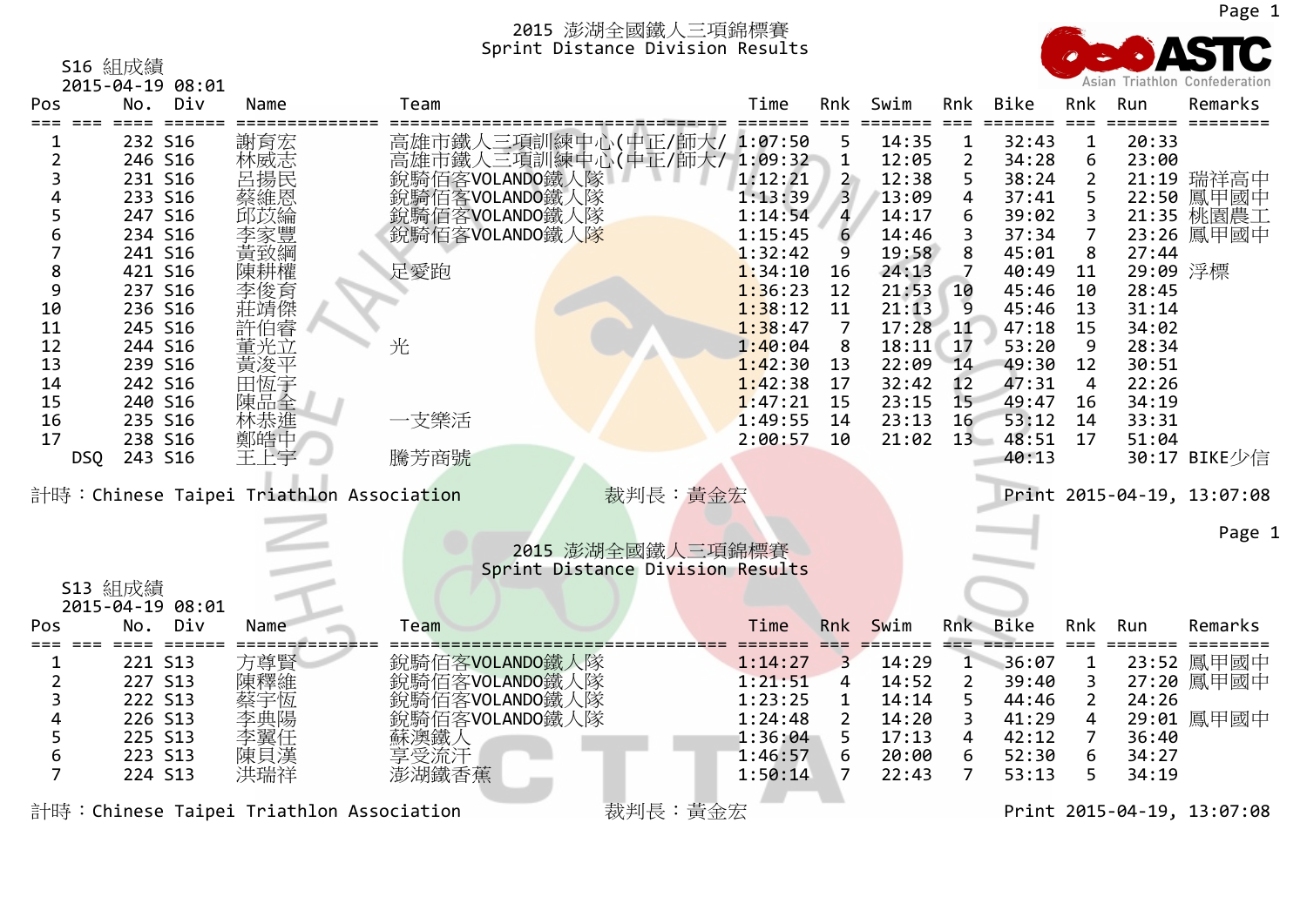WWW 組成績



|                                                                | 2015-04-19 08:01                                                          |                                                                                                          |                                                                 |                                                                           |                                                    |                                                                     |                                                                        | Asian Triathton Confederation        |
|----------------------------------------------------------------|---------------------------------------------------------------------------|----------------------------------------------------------------------------------------------------------|-----------------------------------------------------------------|---------------------------------------------------------------------------|----------------------------------------------------|---------------------------------------------------------------------|------------------------------------------------------------------------|--------------------------------------|
| Pos                                                            | No. Div                                                                   | Name                                                                                                     | Team                                                            | Time                                                                      | Swim                                               | Bike                                                                | Run                                                                    | Remarks                              |
| $\overline{2}$<br>4<br>5<br>$\boldsymbol{6}$<br>$\overline{7}$ | 351 WWW<br>353 WWW<br>355 WWW<br>352 WWW<br>356 WWW<br>364 WWW<br>431 WWW | 林美玲.林佳君.高岱伶<br>許妙因. 黃奕凡. 曾理<br>翁菁梅. 謝力美. 陳雅君<br>吳美娟.陳淑戀.蔡惠媛<br>張雅晴.蔡佩紋.陳音如<br>都郁婷.程意淳.陳宣妤<br>陳奕如.洪知吟.吳素君 | 銳騎佰客VOLANDO鐵人隊<br>super<br>鐵娘子<br>澎湖鐵香蕉<br>FUN電娘子軍<br>跑完全程      | 1:41:18<br>1:43:20<br>1:46:21<br>1:49:06<br>1:49:18<br>1:52:55<br>2:10:15 | 21:18<br>18:54<br>22:06<br>27:04<br>26:17<br>37:24 | 48:07<br>53:46<br>50:57<br>47:59<br>47:56<br>14:19 1:03:57<br>57:19 | ====<br>31:53<br>30:41<br>33:19<br>34:03<br>35:06<br>34:40<br>35:33 浮標 |                                      |
|                                                                |                                                                           | 計時: Chinese Taipei Triathlon Association                                                                 | 裁判長:黃金宏<br>2015 澎湖全國鐵人三項錦標賽<br>Sprint Distance Division Results |                                                                           |                                                    |                                                                     |                                                                        | Print 2015-04-19, 13:07:08<br>Page 1 |
| M+W 組成績                                                        | 2015-04-19 08:01                                                          |                                                                                                          |                                                                 |                                                                           |                                                    |                                                                     |                                                                        |                                      |
| Pos                                                            | No. Div                                                                   | Name                                                                                                     | Team                                                            | Time                                                                      | Swim                                               | Bike                                                                | Run                                                                    | Remarks                              |
| =====                                                          | $=$ $=$ $=$ $=$ $=$<br>$=$ $=$ $=$ $-$                                    |                                                                                                          |                                                                 |                                                                           |                                                    |                                                                     |                                                                        | $=$ = = = = = = =                    |
|                                                                | 402 M+W                                                                   | 謝伯韶.吳冠融.羅威士                                                                                              | waypoint鐵人工廠                                                    | 1:11:36                                                                   | 14:13                                              | 33:00                                                               | 24:23                                                                  |                                      |
| 2                                                              | 399 M+W                                                                   | 陳怡卉·王揚植·賴佑政                                                                                              | 羊佑米聯隊                                                           | 1:28:12                                                                   | 22:52                                              | 41:01                                                               | 24:20                                                                  |                                      |
|                                                                | 405 M+W                                                                   | 葉鴻亮.吳婉菁.許雁洲                                                                                              | 澎科大 海運系                                                         | 1:28:21                                                                   | 15:39                                              | 52:00                                                               | 20:42                                                                  |                                      |
|                                                                | 398 M+W                                                                   |                                                                                                          | 廖小姐                                                             | 1:32:27                                                                   | 21:02                                              | 43:41                                                               | 27:45                                                                  |                                      |
| 5                                                              | 400 M+W                                                                   |                                                                                                          | 騰芳商號                                                            | 1:37:22                                                                   | 22:49                                              | 49:35                                                               | 24:59                                                                  |                                      |
| 6                                                              | 397 M+W                                                                   |                                                                                                          | team                                                            | 1:37:39                                                                   | 23:00                                              | 44:08                                                               | 30:33                                                                  |                                      |
| $\overline{7}$                                                 | 407 M+W                                                                   |                                                                                                          |                                                                 | 1:38:49                                                                   | 22:38                                              | 48:44                                                               | 27:28                                                                  |                                      |
| 8                                                              | 391 M+W                                                                   |                                                                                                          | 健人腳勤隊<br>髮格美髮沙龍                                                 | 1:45:11                                                                   | 21:13                                              | 51:10                                                               | 32:50                                                                  |                                      |
| 9                                                              | 406 M+W                                                                   |                                                                                                          | 澎湖~偷High郎                                                       | 1:46:33                                                                   | 15:14                                              | 48:43                                                               | 42:36                                                                  |                                      |
| 10                                                             | 432 M+W                                                                   |                                                                                                          | 阿博師<br>三總澎湖分院                                                   | 1:47:41                                                                   | 34:53                                              | 47:12                                                               | 25:38 浮標                                                               |                                      |
| 11                                                             | 395 M+W                                                                   |                                                                                                          |                                                                 | 1:47:48                                                                   | 31:25                                              | 47:42                                                               | 28:42                                                                  |                                      |
| 12                                                             | 404 M+W                                                                   | 除翁·菲特·蒂尔·蒂尔·希望·希望·赫尔·萨尔·蒂尔·希望·赫尔克·萨克·希望·希望·希望·希望·希望·希望·希望·希望·希望                                          | 飛躍澎湖隊                                                           | 1:48:31                                                                   | 27:21                                              | 50:58                                                               | 30:14                                                                  |                                      |
| 13                                                             | 393 M+W                                                                   |                                                                                                          | 小頻果                                                             | 1:50:30                                                                   |                                                    | 20:02 1:04:46                                                       | 25:42                                                                  |                                      |
| 14                                                             | 394 M+W                                                                   |                                                                                                          | 創造默契                                                            | 1:50:30                                                                   | 28:07                                              | 56:53                                                               | 25:31                                                                  |                                      |
| 15                                                             | 396 M+W                                                                   |                                                                                                          | 370鐵人一家                                                         | 1:58:27                                                                   | 36:58                                              | 45:29                                                               | 36:02                                                                  |                                      |
| 16                                                             | 403 M+W                                                                   | 徐英庭.鄧秀芳.許嘉雯                                                                                              | <b>IDK</b>                                                      | 2:18:33                                                                   |                                                    | 30:29 1:09:03                                                       | 39:02                                                                  |                                      |
| 17                                                             | 392 M+W                                                                   | 古登儒.廖雨柔.翁淑娥                                                                                              | 旱鴨子肚子痛                                                          | 2:18:53                                                                   |                                                    | 31:39 1:11:43                                                       | 35:33 浮標                                                               |                                      |
|                                                                |                                                                           | 計時:Chinese Taipei Triathlon Association                                                                  | 裁判長:黃金宏                                                         |                                                                           |                                                    |                                                                     |                                                                        | Print 2015-04-19, 13:07:08           |

Page 1